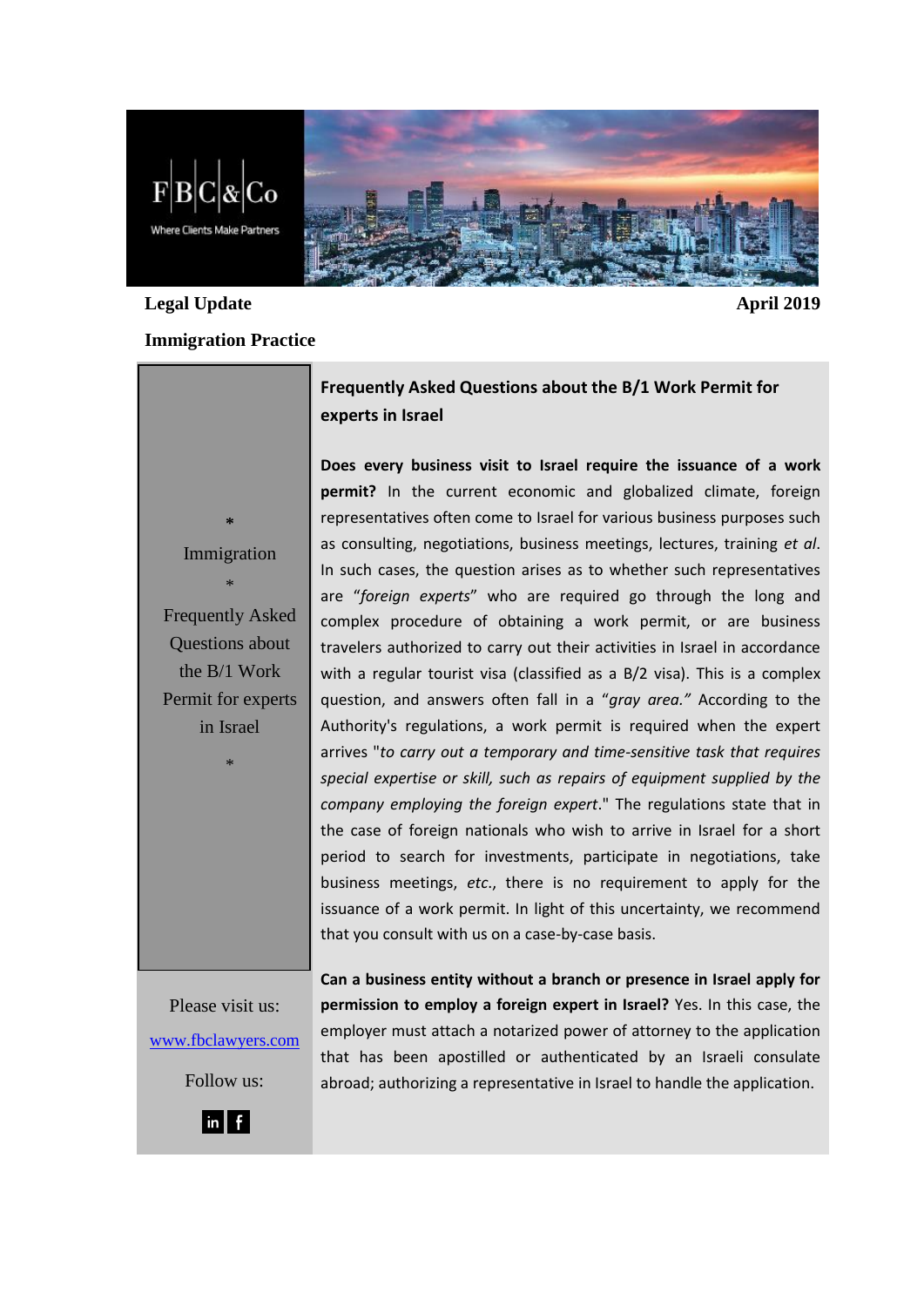**What would happen if a foreign worker was caught in Israel without a work permit?** The employment of a foreign worker in Israel without a valid work permit constitutes a criminal offense which may lead to the imposition of fines and other criminal sanctions on the employer and its management, as well as on the employee. The Population & Immigration Authority conducts a strict enforcement regime, which has been grown in scope in recent years and equally applies to large and international organizations operating in Israel. Therefore, it is recommended not to risk enforcement action and apply for a work permit in any event.

**Is the foreign expert's salary required to be paid in Israel?** No. Insofar as a foreign expert is being paid an "*experts' salary*" (equivalent to at least double the national average wage in Israel – around NIS 21,000), there is no obligation that wages be paid in Israel, but the salary paid must be at least equal to the "*experts' salary*."

**I would like to employ a manager in Israel. Is he considered a foreign "expert"?** There is a special route for applying for a permit for a manager or senior representative of a foreign or international company, but this process is only relevant for employees within the organization's most senior managerial echelon. However, it is possible and acceptable to apply for permission to employ workers at a lower managerial level under the "*experts*" category, noting the employee's special training and experience, and presenting suitable resumes and references.

**Can a foreign expert obtain a work permit in Israel without the sponsorship of a specific employer?** No. For a foreign expert to obtain a work permit in Israel, he must be sponsored by an employer who wishes to employ him and has already received a specific work permit for such an expert.

**Is the work permit personal or is it possible to employ a number of employees according to the number of employees for whom the permit was granted?** The work permit is personal to each employee. In other words, it is not possible to replace one foreign worker with another under the same permit. If the employer wishes to replace the employee for whom the permit was granted to another employee, a separate application must be submitted for the new employee.

**Is there a restriction on the number of foreign workers that can be employed under the "***experts"* **category?** A work permit for a manager or senior representative in a foreign or international company can be granted to up to two employees. A 90-day work permit can be obtained for up to 300 employees. There is no limit to the number of employees that can be employed as experts concerning the other categories. However, each application is subject to the discretion of the Authority, which examines, among other things, whether there is a real need to employ the experts in Israel. Employing a large number of employees under the "*experts"* category may raise questions at the Authority, and the employer will have to convince the Authority that there is a real need to employ them in Israel.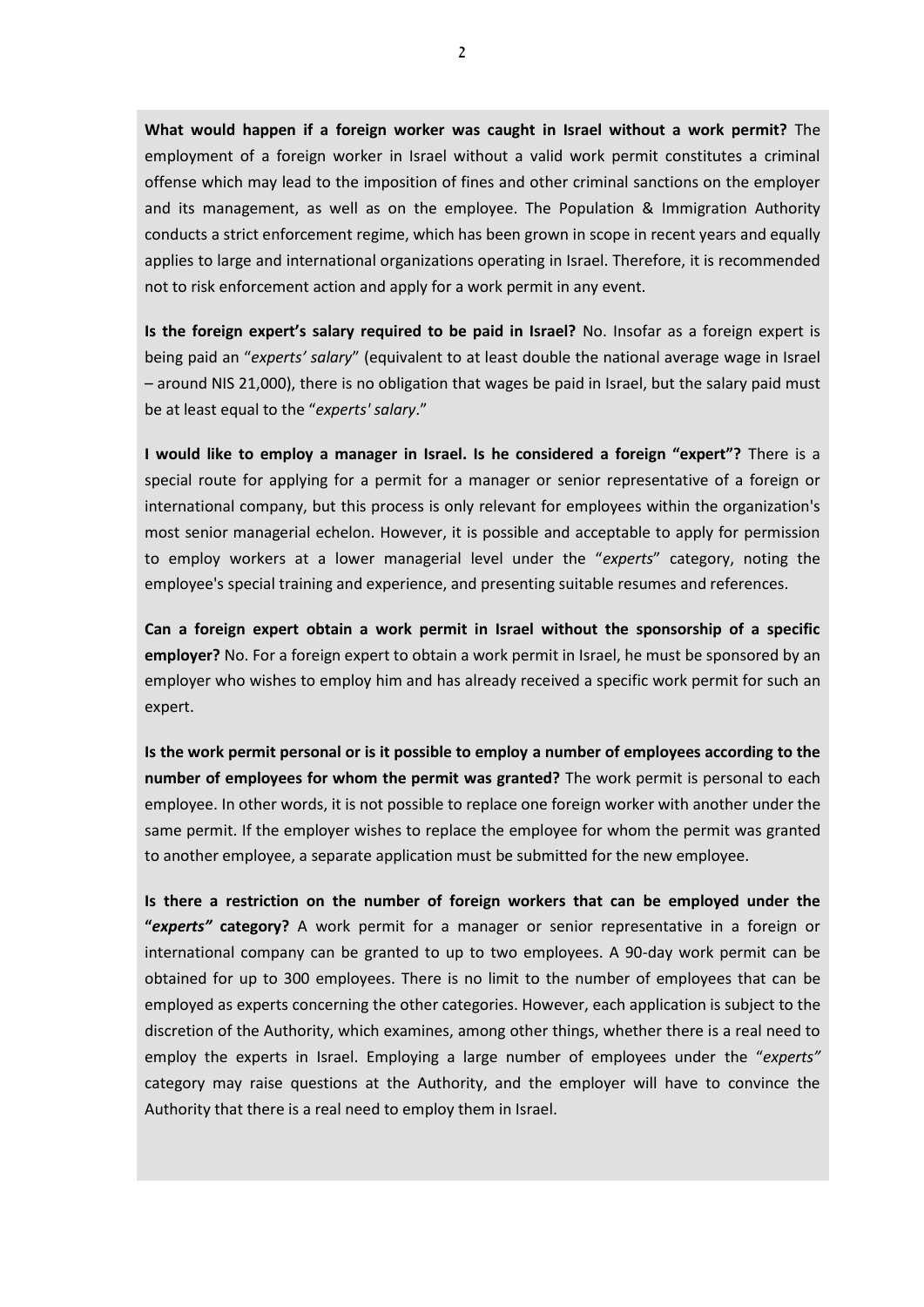**Are Jewish foreign workers required to obtain a work permit?** The employee's religion is irrelevant, and any foreign worker who is not a citizen or *resident* of Israel is required to have a work permit. However, Jewish employees in the process of making "*Aliyah"* may be eligible to receive a work permit in Israel.

**Can the worker stay in Israel when applying for a work permit?** There is nothing to prevent the expert from staying in Israel at the initial stage of the process; at the point where the application for a work permit is submitted to the Permits Unit of the Authority (the first step in the process). However, from the point where the employer applies to the Authority for the issuance of an entry visa to the expert (the second step onwards), the employee must remain outside the borders of Israel.

**Can members of the family of the foreign experts accompany them for the duration of their employment in Israel?** Yes. The worker may apply for a visa for the entry of his spouse and children up to the age of 18. In such cases, it is required to present marriage and birth certificates that prove the family connection to the foreign worker. As a rule, family members will be issued a visa allowing them to stay in Israel and multiple entries and exits but does not allow them to work. Concerning permits for short periods (45 and 90 days), no entry visa will be granted to family members.

**For how long is work permit granted and can it be extended?** Except for special permits for a defined duration (permits for 45 days and 90 days respectively), a work permit will generally be issued for a period of one to two years that should be extended if necessary.

**How can a work permit to employ a foreign expert be extended and is it necessary to go through the entire tedious process from the beginning?** The procedure for extending a work permit requires submitting an application to the Permits Unit at the Authority, together with various documents and the payment of certain fees. The extension process does not require the expert to go to an Israeli consulate and takes a shorter period than obtaining a work *permit* for the first time - about one month.

**Is it possible to extend a work permit indefinitely or is there a maximum period during which a foreign expert can work in Israel?** The maximum period for employment of a foreign worker in Israel is 63 months from the date of the first grant of their work permit. Special and exceptional circumstances may be applied for the employment of the employee for a longer period. This application must be submitted at least six months before the expiration of the work permit.

**Can the foreign expert enter Israel freely for the duration of the work permit?** As part of the process of issuing a work permit, the foreign worker is also issued a multiple entry visa that allows him to enter Israel without restriction**.** The work permit of any foreign worker who leaves Israel without valid multiple entries visa will be canceled. Therefore, it is important to ensure that a multiple entries visa has been issued and remain valid throughout his employment.